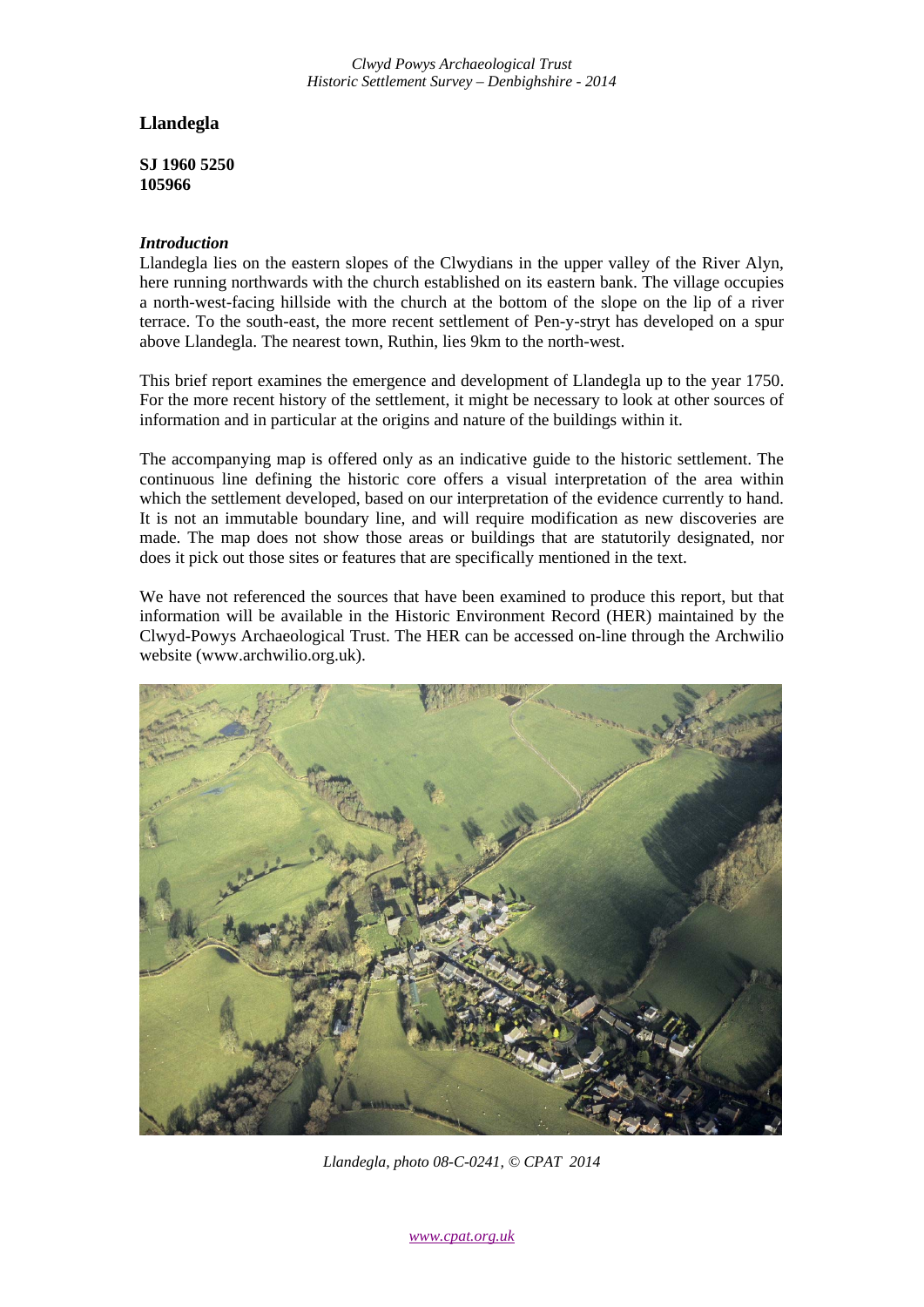#### *Clwyd Powys Archaeological Trust Historic Settlement Survey – Denbighshire - 2014*

## *History of development*

The church of the female saint Tegla appears first as *landeglan* in 1277-8, as *Llanddegla* in 1284, and as *Landegla* in 1291. Around the year 1700 it was committed to paper as *Lhan Dekla*. The present spelling is initially encountered as late as 1838.

Little is known of the origin and subsequent development of Llandegla. An early medieval foundation for the church seems plausible, based on a dedication which looks British but which conventionally is linked to a  $1<sup>st</sup>$ -century Middle Eastern saint, Thecla, and the fossilised churchyard shape (see below), but whether a settlement then grew up around it before the Norman Conquest, or indeed in the centuries after that event has yet to be determined by archaeological investigations.

In the 13<sup>th</sup> century Llandegla was acknowledged as little more than a chapelry dependent on the former mother church at Llangollen, and as such it belonged to the Abbey of Valle Crucis, but its annual value of more than £5 as given in the 1291 *Taxatio* suggests that it was not amongst the poorest churches in the region. The view of the late Dr Glanville Jones was that one of two priests attributed to the commote of Iâl (Yale) in Domesday Book may have served the church at Llandegla, an interesting speculation, but one for which Dr Jones could offer no supporting evidence. There is, however, a reference in John Leland's *Itinerary* in the 1530s to the parishes of Iâl and that after Llanarmon, Llandegla was (for reasons unstated) the most famous.

The village as seen today developed initially around the church and one of Edward Lhuyd's correspondents noted at the end of the  $17<sup>th</sup>$  century that there were thirteen houses by the church. Subsequent expansion was up the slope south-eastwards towards Pen-y-stryt and the main arterial roads, but dating this is difficult for there are no known maps of the village prior to the Ordnance Survey's drawing of 1835 and the even smaller scale map of north Wales prepared by John Evans in 1795, both of which do show this southern extension of settlement away from the church.

In the mid-19<sup>th</sup> century the church was grouped with Mill Farm and the present Hand Inn, together with a couple of buildings, presumably dwellings, on the south and south-west edge of the churchyard, the National School being added to the group in 1791. A second focus of surely more recent origin lay to the south around the Bethania Welsh Calvinistic Methodist Chapel, first erected in 1827.

## *The heritage to 1750*

St Tegla's church is a Victorian structure, rebuilt on an older site in 1866. There is a fine, late medieval brass chandelier (traditionally but almost certainly incorrectly reported to have been recovered from Valley Crucis Abbey), a Perpendicular font and the parish chest, the only furnishings to survive the Victorian rebuilding which may have removed some items. However, that inveterate church visitor, Sir Steven Glynne coming to the church sometime in the 1840s or 1850s reported that the 'small, mean church without distinction' had 'scarcely any original feature remains either within or without', other than a west door with some 'tolerable mouldings' and a pulpit with some 'tolerably good carving'.

The churchyard is now a solidly rectangular plot, though its east side retains a slight concave curve. The church is set in its north-east quadrant. However, within the western boundary of the graveyard is a low scarp bank, suggesting an earlier straight-sided enclosure with curving corners. This is likely to be the outline of an earlier more curvilinear *llan*.

St Tecla's Well (Fynnon Degla), with three sides encased in stone, was believed to have medicinal properties, apparently frequented for a cure for what was known as 'Tegla's malady', or epilepsy as it is now known. People were still visiting it in anticipation of a cure